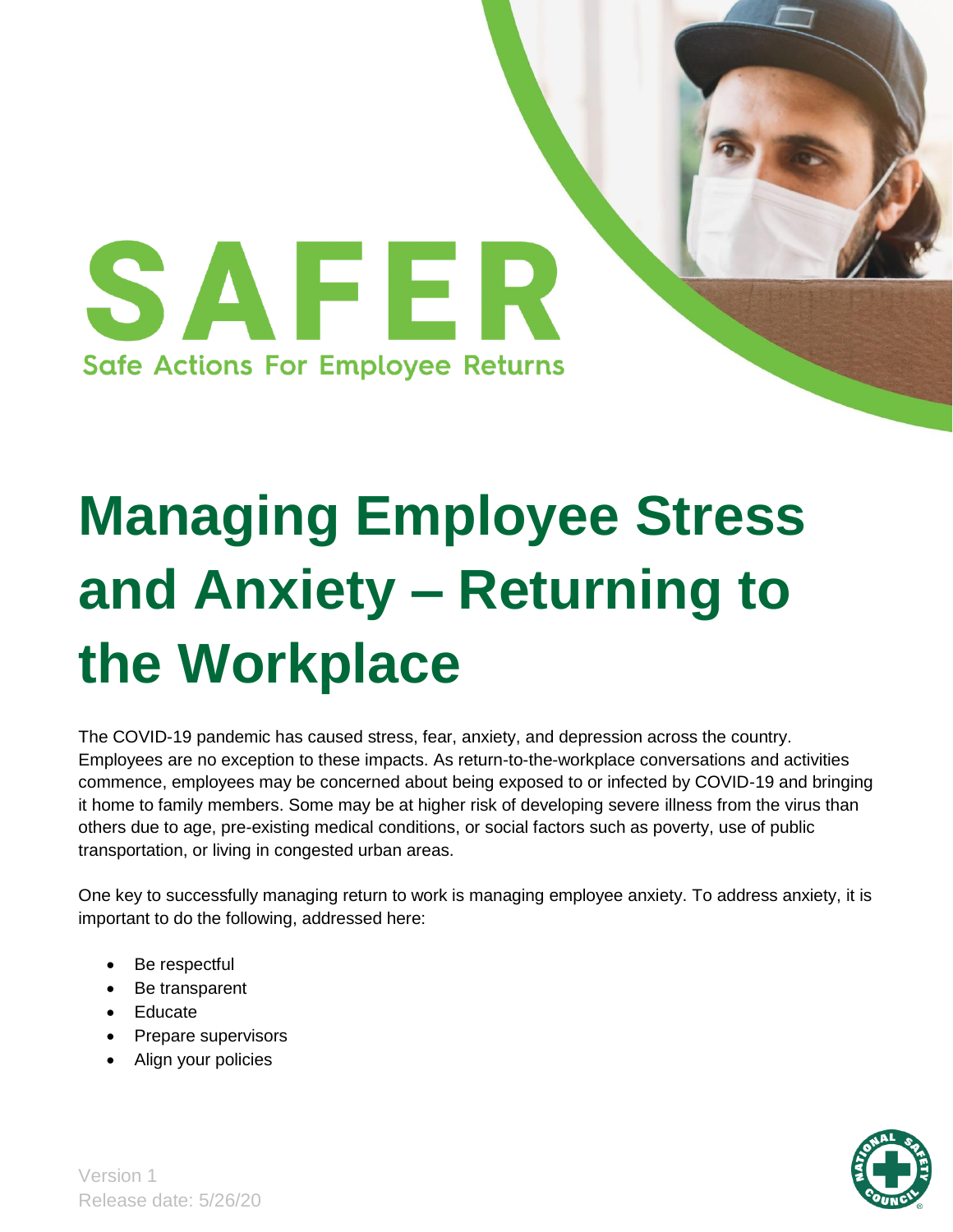#### **SAFER Safe Actions For Employee Returns**

## Be Respectful

Employers must recognize that this is a very unsettling time. Everyone processes difficult, new and stressful situations differently. Individual stress reactions may range from constant worry and hypervigilance to being resilient. It is essential to be respectful of every individual's beliefs and be understanding of circumstances outside the workplace, while balancing the need to get the job done. If employers approach every situation with respect and open communication, it will go a long way toward finding solutions that balance the needs of individual employees with the needs of the business.

- Remind leadership, supervisors and human resources professionals of current training options or provide new training on respectful communication, conflict resolution, stress management, and self-care
- Provide training so that supervisors understand and recognize changes in employee behavior may trigger offers for employee assistance rather than discipline
- Ensure that employees who are experiencing stress and anxiety know how to access support; normalize seeking support by discussing it openly
- Remind employees that it is OK to feel anxious and reassure them that the organization will work towards alleviating their concerns and fears
- Be aware that the COVID-19 pandemic may reactivate or exacerbate pre-existing mental health conditions, including potential for people with substance use disorders to return to use

# Be Transparent – Prepare the Workplace

Consistent and transparent communication about how, why and when decisions are made can help alleviate stress and anxiety. Similarly, providing employees with an opportunity and a safe, confidential space to share concerns and ideas about returning to the workplace provides a sense of teamwork and collaboration to keep everyone safe.

- Be transparent about the decision making process so that employees understand timelines, what to expect and why certain decisions were made
- Obtain employee feedback on the process:
	- $\circ$  Consider establishing a multi-disciplinary committee that includes key workplace stakeholders and frontline employees to develop and implement the establishment's COVID-19 exposure control plan
	- $\circ$  Provide a confidential email address or hotline for employees to express concerns about returning to the workplace and other stressors
	- $\circ$  Consider hosting a virtual town hall where open discussions can be heard
	- o Send out an anonymous survey to assess concerns and stressors
	- o Increase the visibility of the organization's employee assistance program
	- o Develop a peer support program
- Frequently communicate the protections that will be in place (testing requirements, PPE requirements, physical distancing, sick leave and compensation policies, etc.) to prepare employees for what to expect in the workplace as they return
	- $\circ$  Provide an opportunity for employees to provide feedback on these measures
- Provide recommendations to address non-workplace specific concerns (e.g. public transportation, deaths of loved ones, family impacts of the pandemic, etc.)

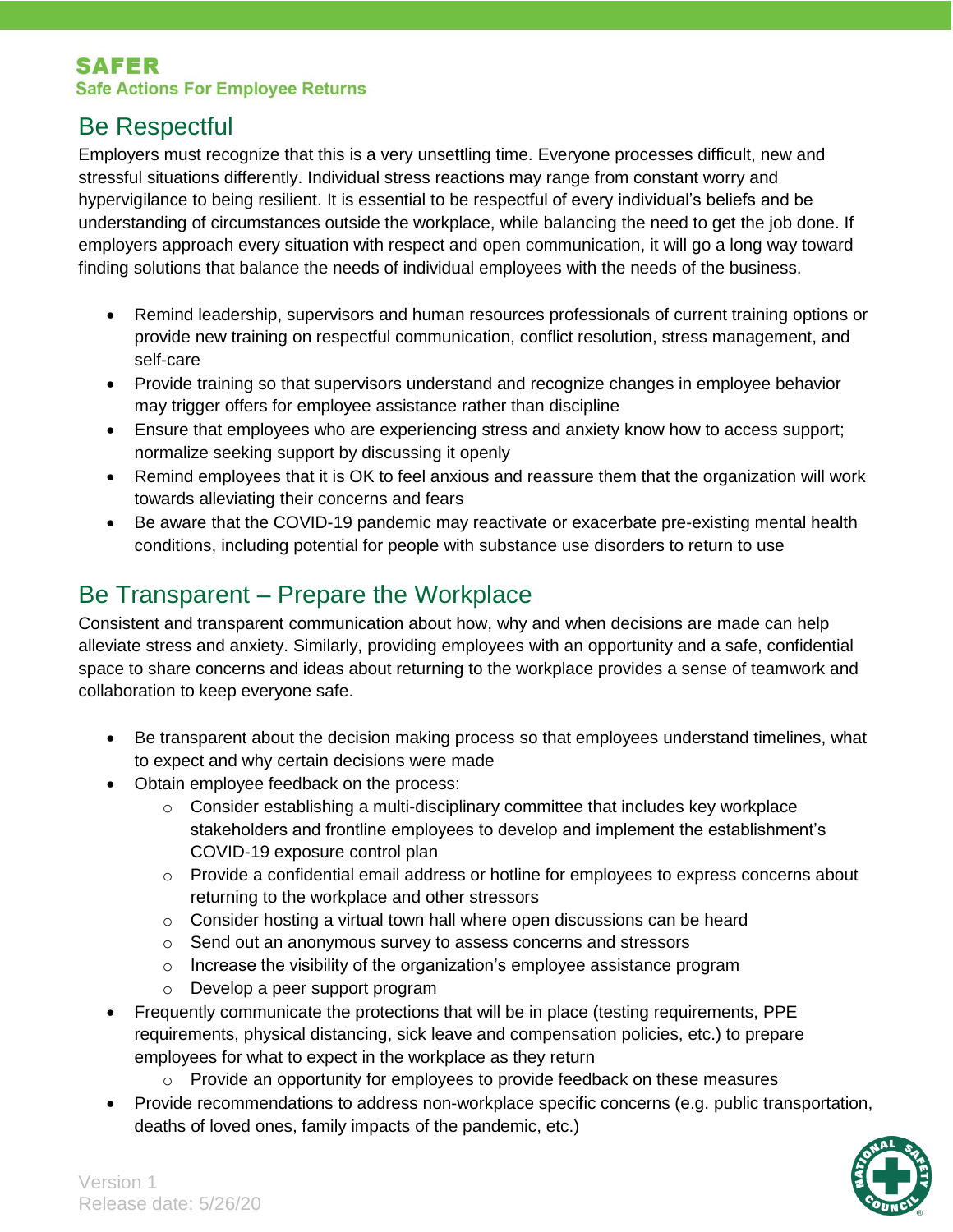## Educate Employees

Providing employees with reliable information about COVID-19 and mental health can go a long way to alleviating fears and anxieties.

- It is often hard for people to recognize signs of mental health distress in themselves. Educate employees about common symptoms so that employees can identify warning signs in themselves and others, including:
	- o Feeling physically and mentally drained
	- o Having difficulty making decisions or staying focused on topics
	- o Becoming easily frustrated on a more frequent basis
	- o Arguing more with family and friends
	- o Feeling tired, sad, numb, lonely or worried
	- o Experiencing changes in appetite or sleep patterns
	- o Overreacting to normal stimuli like noise and lighting
- Provide a hub on the company intranet and frequent communications about the current status and best practices on COVID-19, general COVID-19 prevention and other actions in the workplace. Use nationally recognized resources (e.g. the CDC, OSHA, FEMA, etc.).
- Provide training to employees on stress and resilience so that they are better prepared to recognize their own stress reactions and improve coping and self-care
	- $\circ$  Remind employees that these signs and symptoms may not show up immediately. For example, an employee may not feel anxious about returning to work, but once they do, they may feel anxious.
- Provide lists of national and local resources on disease prevention, stress, self-care and other safety concerns

# Prepare Supervisors

It is important that supervisors are ready to help employees as they return. They may be the first to notice someone is feeling anxious or fearful by recognizing behaviors.

- Lead by example follow recommendations given to employees about managing stress, selfcare, taking paid time off and using company resources
- Provide a reminder course in active listening, conflict resolution, respectful communication and resilience
	- $\circ$  Ensure supervisors are not dismissing employee's individual experiences, feelings and fears and instead are focused on validating them
- Ensure supervisors can recognize signs and symptoms of employees who are experiencing mental health distress or other issues such as substance misuse and can link them to appropriate company and community resources
- Adjust expectations for the first few weeks back
	- o Avoid overloading employees as they readjust to the workplace
	- o Decrease non-essential demands
	- o Space out deadlines
	- o Recognize the difference between "urgent" and "important" tasks
- Acknowledge known challenges during team meetings, and create a safe space for discussions